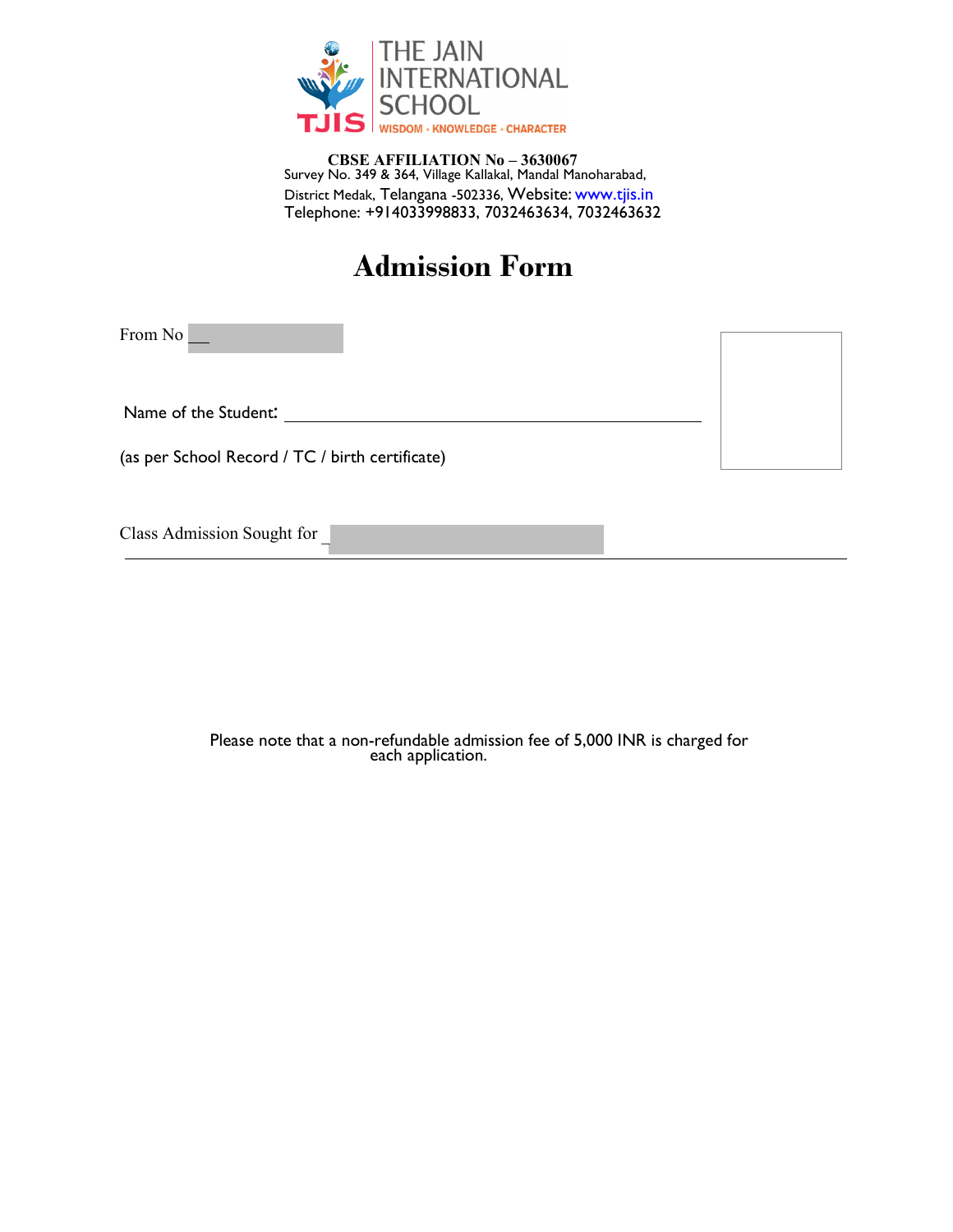## Applicant information

| First name                                                        | Sur name(s)                       |                                                     | Nick name                     |  |  |
|-------------------------------------------------------------------|-----------------------------------|-----------------------------------------------------|-------------------------------|--|--|
|                                                                   |                                   |                                                     |                               |  |  |
|                                                                   |                                   |                                                     |                               |  |  |
| DOB (day, month, year)                                            | Age as of 31 July (year of entry) |                                                     | Gender                        |  |  |
|                                                                   |                                   |                                                     | Female<br>Male $\square$<br>□ |  |  |
| Applying for grade                                                |                                   | Academic year                                       |                               |  |  |
|                                                                   |                                   |                                                     |                               |  |  |
| Religion                                                          |                                   | Nationality                                         |                               |  |  |
|                                                                   |                                   |                                                     |                               |  |  |
|                                                                   |                                   | Caste of candidate:                                 |                               |  |  |
| Mother tongue                                                     |                                   | Language of instruction at present school           |                               |  |  |
|                                                                   |                                   |                                                     |                               |  |  |
| Name of Present school                                            |                                   | Address of present school (city, country, Pin Code) |                               |  |  |
|                                                                   |                                   |                                                     |                               |  |  |
|                                                                   |                                   |                                                     |                               |  |  |
|                                                                   |                                   |                                                     |                               |  |  |
|                                                                   |                                   |                                                     |                               |  |  |
| Reason for leaving present school                                 |                                   |                                                     |                               |  |  |
|                                                                   |                                   |                                                     |                               |  |  |
| Curriculum taught at present school                               |                                   |                                                     |                               |  |  |
| <b>SSC</b><br><b>CBSE</b><br><b>ICSE</b><br>$\Box$<br>$\Box$<br>П | IGCSE O<br>$\Box$                 | <b>OTHER</b>                                        |                               |  |  |
| Preferred Languages                                               |                                   |                                                     |                               |  |  |

 $\square$  Hindi  $\square$  Telugu  $\square$ 

Blood group  $S$ pecial Child -  $\Box$  Yes/ No $\Box$  (If yes, give medical certificate)

## Family information (Please fill in Capital Letters)

| Father    | Mother    | Guardian  |
|-----------|-----------|-----------|
| Full name | Full name | Full name |
|           |           |           |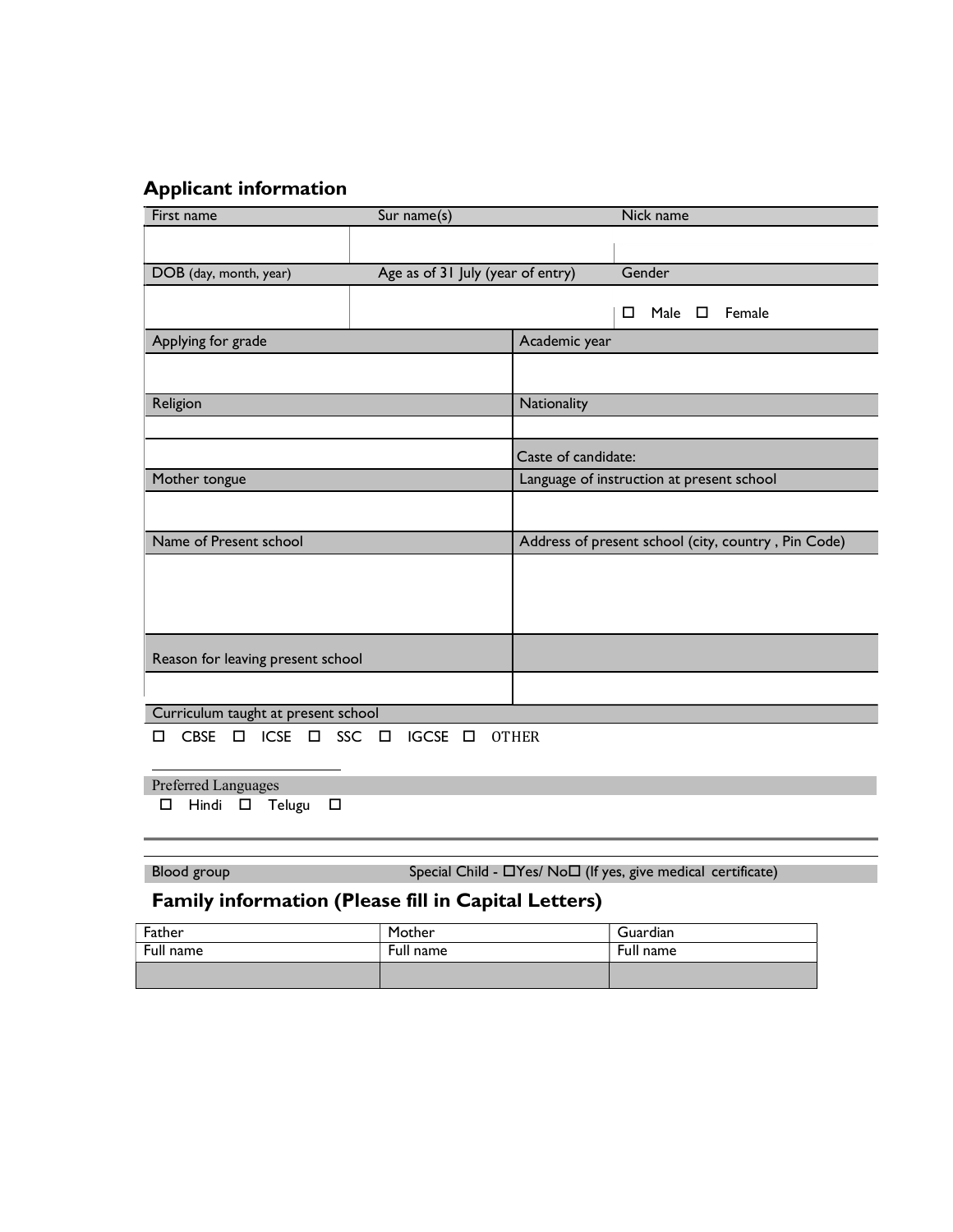| Residential address     |                 |                          |
|-------------------------|-----------------|--------------------------|
|                         |                 |                          |
|                         |                 |                          |
|                         |                 |                          |
|                         |                 |                          |
|                         |                 |                          |
|                         |                 |                          |
| Cell phone number       | Landline Number | <b>Emergency Contact</b> |
|                         |                 |                          |
| Personal e-mail address |                 |                          |
|                         |                 |                          |
| Highest qualification   |                 |                          |

#### Any Child of your family studying in this school information

|        | Child I | Child 2 | Child 3 |
|--------|---------|---------|---------|
| Name   |         |         |         |
| Age    |         |         |         |
| Gender |         |         |         |
| Grade  |         |         |         |

Please indicate how you came to know about the The Jain International School

| $\Box$ | Reference | Community | Word of mouth | <b>Web</b> |
|--------|-----------|-----------|---------------|------------|
| □      | Events    | New Paper | Hoardings     | Media      |

#### Reasons for Applying

Checklist – mandatory documents at time of admission (If not submitted within 15days, Admission Stands cancelled automatically, No Refund of fee is Allowed.

Signature of Parent: